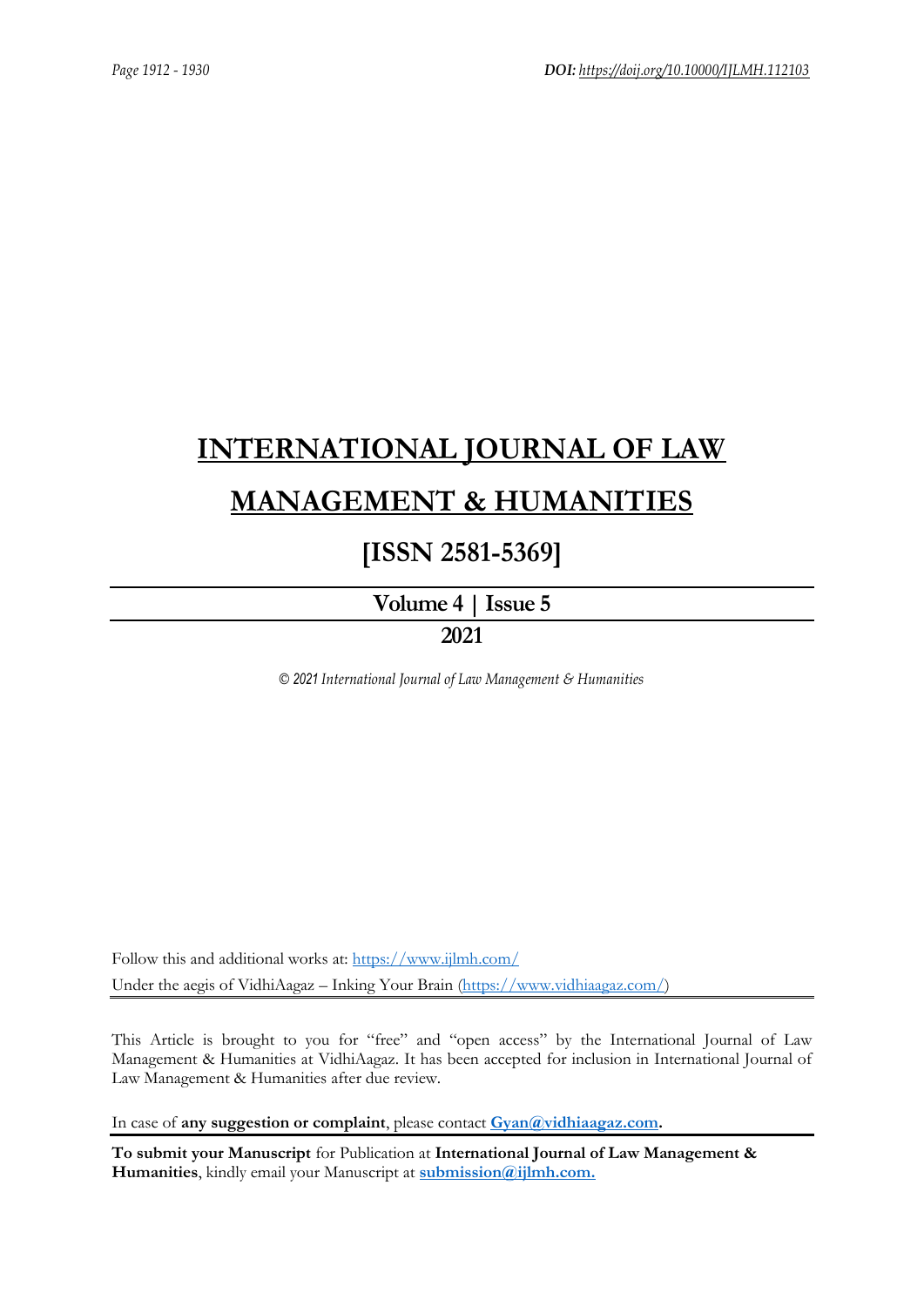# **Drop-Out Children and Its Reasons with Special Reference to Dibrugarh District in the State of Assam**

#### **DR. MANOMITA PAUL<sup>1</sup>**

#### **ABSTRACT**

*"Child is the father of man", this saying by an English poet has eternal value. How a child may be the father of man that can be well realized from the fact that after the man, his child is the next. The quality, standard, morality and capabilities of a child have much bearing in keeping a particular society alive. If the child becomes unfit the society ceases to thrive at all. Keeping such a view in mind our nation has given appropriate attention for child education in the country. Child's education is made compulsory and free from six years to fourteen years. Therefore Elementary Education became a fundamental right in India after six decades of independence. In spite of the concerted efforts being made by the Government, the status of literacy in India is still not very fascinating. Because, every year, a large number of students drop out of school and as such it reduces the literacy rate of the country and creates a non-innovative environment. A large number of children remain out of school which is the main cause of educational deprivation of children. In order to make our nation educationally developed, it is very important to analysis the causes of school drop-outs , then only effective remedial measures will be taken. As such, a study on this arena is essential and a need of time. In this paper, a clearer insight is going to be shown after collecting requisite primary and secondary data on drop- out children and its reasons which is a burning issue now-a-days for universal education. Keywords: Child, Education, Drop-out & school.*

#### **I. INTRODUCTION**

Human life which is the best creation of God has got two aspects:

- The biological, and
- The sociological or cultural.

While the former is maintained and transmitted by food and reproduction and the latter is preserved and transmitted by Education. It is through education that one try to seek new ideas

<sup>&</sup>lt;sup>1</sup> Author is an Assistant Professor at Dr. R.K.B. Law college, India.

<sup>© 2021.</sup> International Journal of [Law Management & Humanities](https://www.ijlmh.com/) [ISSN 2581-5369]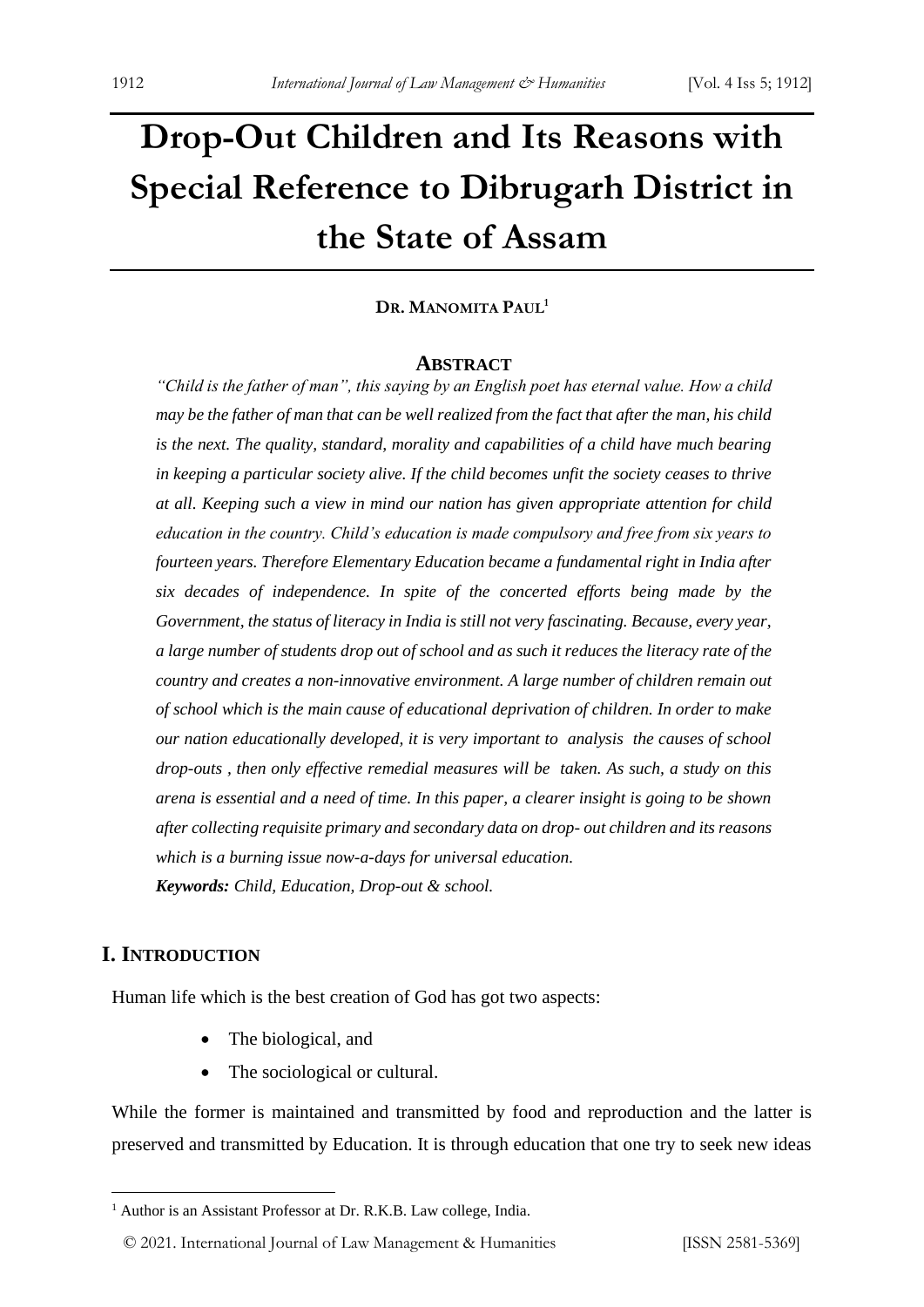and new ways of life<sup>2</sup>.

The basic indicator of educational standards in any country is the rate literacy of a particular country. However, literacy does not mean education. Literacy rate is nothing but the number of persons who are able to carry our three R's that is, Reading, Writing and Arithmetic (Pronunciation of these starts with alphabet 'r'). In other words, if a person can read simple sentences, write his name and signature and do basic arithmetic, then he/she is termed as literate. Literacy is the first rung of educational ladder and for long it has been considered a pre-requisite for development.<sup>3</sup>

#### **II. LITERACY RATE**

In terms of literacy, India has achieved a lot during last six years and so. However, India has not been able to reach the world literacy rate of 84% so far. With the illiteracy rate of 26%, India is the country with the largest number of illiterates in the world. The main reason behind this is by launching SarvaShikshaAbhiyan (SSA) in 2001 in order to extend useful and quality elementary education to all children in the age group of 6-14 years, it has been able to bring the children to school but has failed to retain them and as such high incidence of drop-out emerges. It is most critical problem facing the Indian educational system.<sup>4</sup>



<sup>2</sup>R.N.Safaya &B.D.Saida, Development of Educational Theory and Practice, DhanpatRai& Sons 1-2(1996).

<sup>3</sup> ,Mool Chand Sharma, Right to Education Imperative for Progress, Universal law Publishing Co. 64(2013).

<sup>4</sup> Dipa Mukherjee, *An article on "Reducing out-of-school children in India -Lessons from a Micro Study*, National University of Educational planning and Administration 172 (2011).

<sup>© 2021.</sup> International Journal of [Law Management & Humanities](https://www.ijlmh.com/) [ISSN 2581-5369]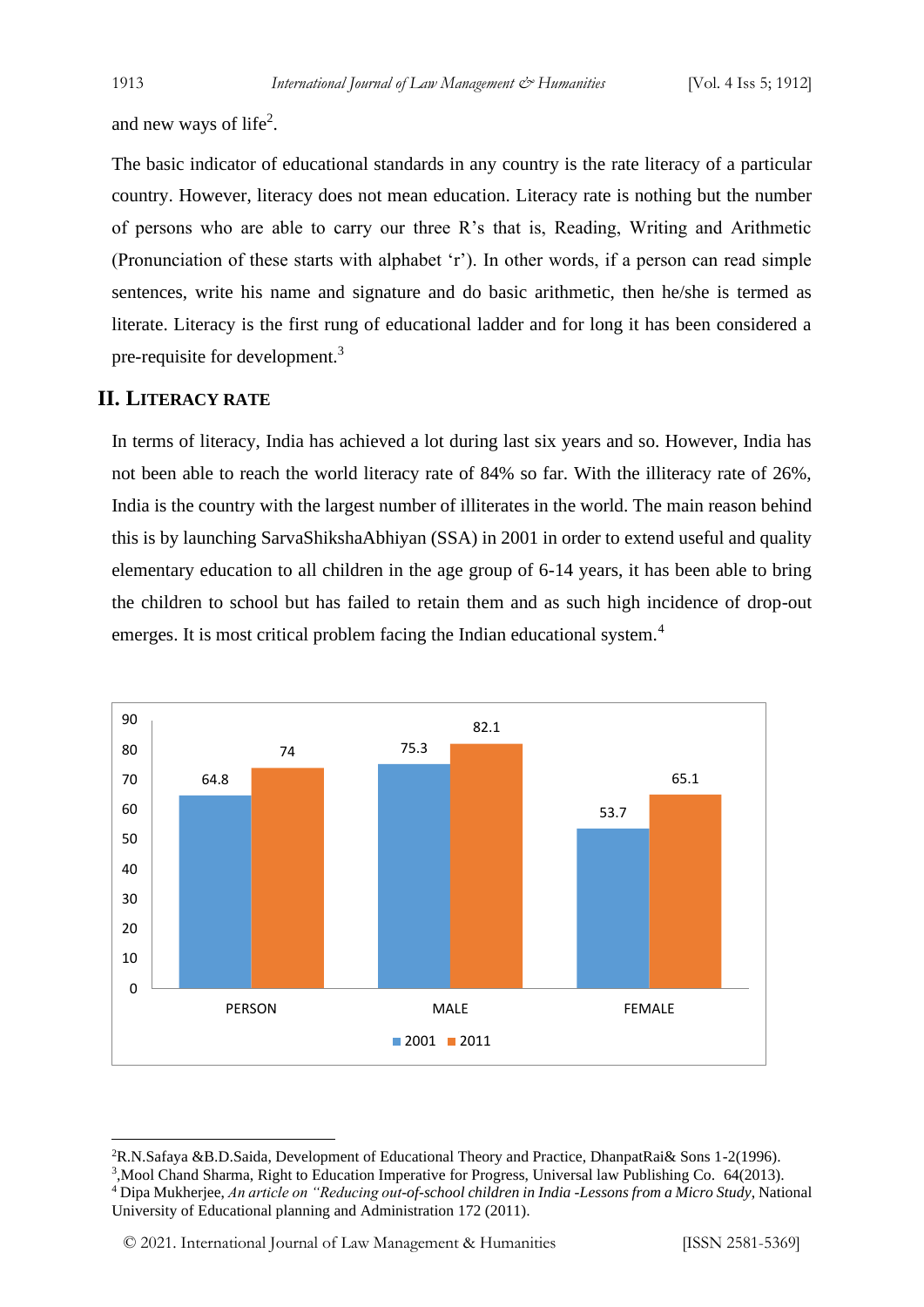#### **III. CONCEPTUAL MEANING OF DROP-OUT CHILDREN**

The very definition of the term drop-out is controversial. There is not any specific and precise definition of the term Drop-out.

As per the Collins English Dictionary, "A dropout is someone who has left school before they have finished their studies".<sup>5</sup>

As per the North Cardina Education Research Data Centre<sup>6</sup>, a Dropout is defined as "any children who leaves school for any reason before completion of studies without transferring to another elementary school".

The term Dropout children is actually one aspect of out-of-school children. The Out-of-school children includes

Firstly a child who is a school dropout, that is, leaves the school before completion of elementary education, and

Secondly, a child who is never admitted to any school for elementary education. Therefore,



#### **Dropout children Never enrolled children**.

Dropout is the problem, not the fact, which is now and contemporary. And this problem, though it receives a range of fundamental educational questions, is initially posed by forces and contingencies largely extrinsic to the school<sup>7</sup>. Dropping out indicates a youngster's unwillingness or incapacity to absorb society's more refined tools and knowledge. Whether that child failed or left school voluntarily, he has only gone so far and he can only go so far into life.<sup>8</sup>

It is evident that the problem of dropout is a national crisis. Studies indicate a bleak future for most of the early school leavers and their number of formidable, being almost at the staggering

<sup>5</sup> ( Dec. 5, 2020, 4.13 P.M.) https://www.collinsdictionary.com/dictionary/English/dropout

 $6$  (Dec. 4, 2020, 3.30 P.M.) https://www.purdue.edu>fii>2015>07,last

<sup>7</sup> Daniel Schreiber, Guidance and School Dropouts, National Education Association and American Personnel Guidance Association 2 (1964).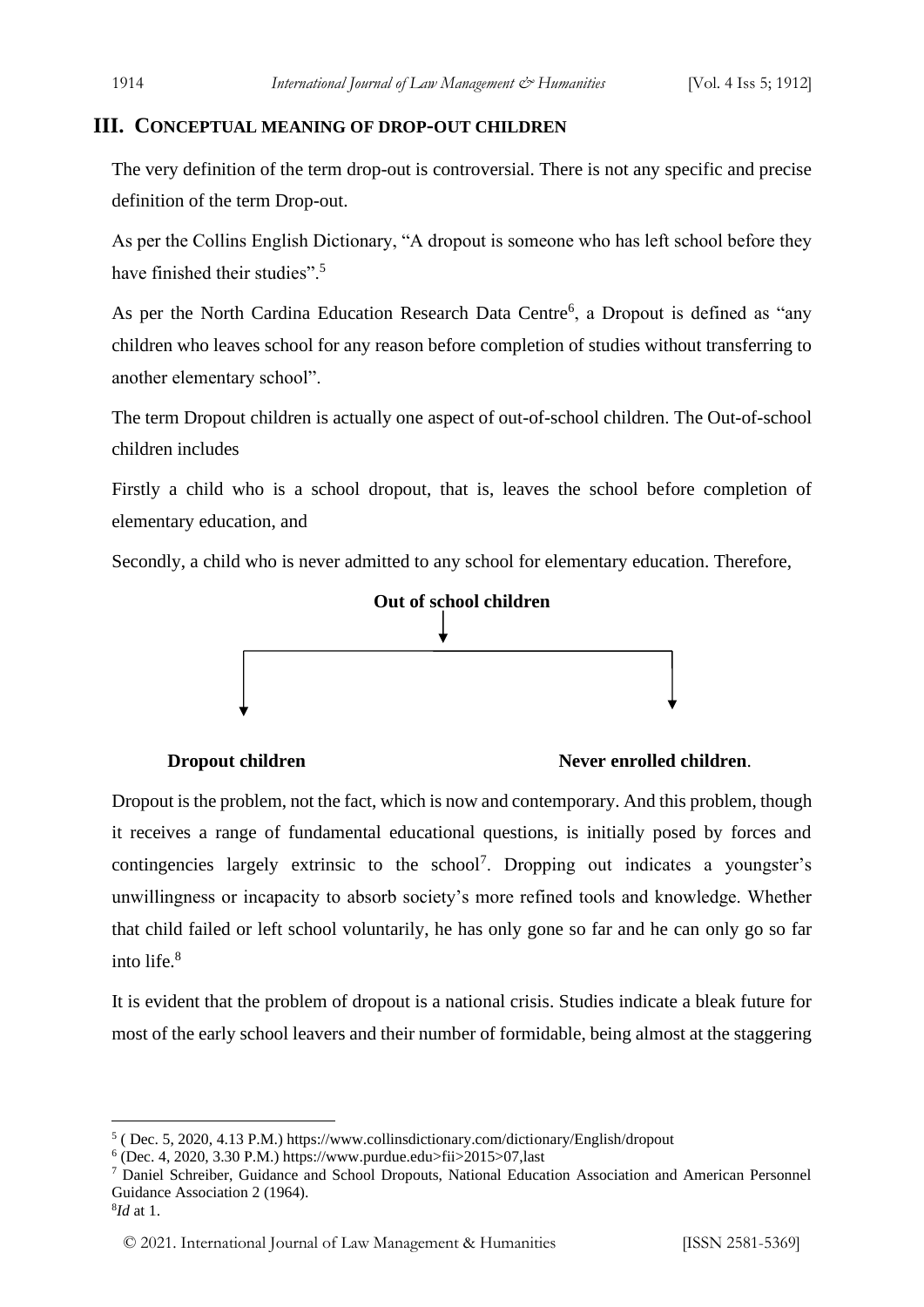rate per year. School dropout is a potent waste of human resources.<sup>9</sup>

Hartog Committee (1929) was the first to consider the problem of wastage and stagnation in detail. The Government of India Act of 1919 did not satisfy the Indian people. In order to satisfy the Indian people it was first felt necessary to appoint a commission under Simon. At the same time it was also felt necessary to enquire into the education as well. With this aim in view, Simon Commission appointed an Auxiliary Committee under the chairmanship of one of its members named Sir Philip Hartogto inquire into the conditions of the education in India.<sup>10</sup>

The committee inquired into all the aspects of education in India and presented its report in September 1929. The Committee has put forward comprehensive recommendations in regard to various facts of education in India. There were numerous difficulties found by the Committee in the path of progress of primary education, namely<sup>11</sup> :

- i) Wastage and stagnation;
- ii) Parents illiterate;
- iii) Villagers are poor, illiterate and conservative;
- iv) Majority of the Indian Population resided in villages;
- v) Ill-health in villages;
- vi) Unscientific and stereo-type teaching method and so on.

The Committee has recommended that wastages and stagnation, these two aspects are the major hindrance in the upliftment of primary education in the country.

As per NITI Aayog (National Institution for Transforming India), Government of India, Dropout Rate of Primary Level of some States of India are shows below in the chart.<sup>12</sup>

| <b>Average Drop-</b><br>Rate<br>at<br>out<br><b>Primary level</b> | 2008-09 | 2009-10 | 2010-11 All |
|-------------------------------------------------------------------|---------|---------|-------------|
| Assam                                                             | 9.64    | 8.60    | 11.71       |
| <b>Bihar</b>                                                      | 13.44   | 6.39    | 5.68        |
| Chhattisgarh                                                      | 6.20    | 5.37    | 4.93        |

<sup>9</sup> Lakshmi Jain, Dropout of Girl Child in Schools, Northern Book Centre 21(2008).

<sup>11</sup>*Id*.

<sup>&</sup>lt;sup>10</sup>N Jayapalan, History of Education in India, Atlantic Publication & Distributors (P) Ltd. 83 (2008).

<sup>12</sup> (Dec. 20, 2017, 9.15 P.M.) http://www.niti.gov.in/content/dropout-rate-primary-level.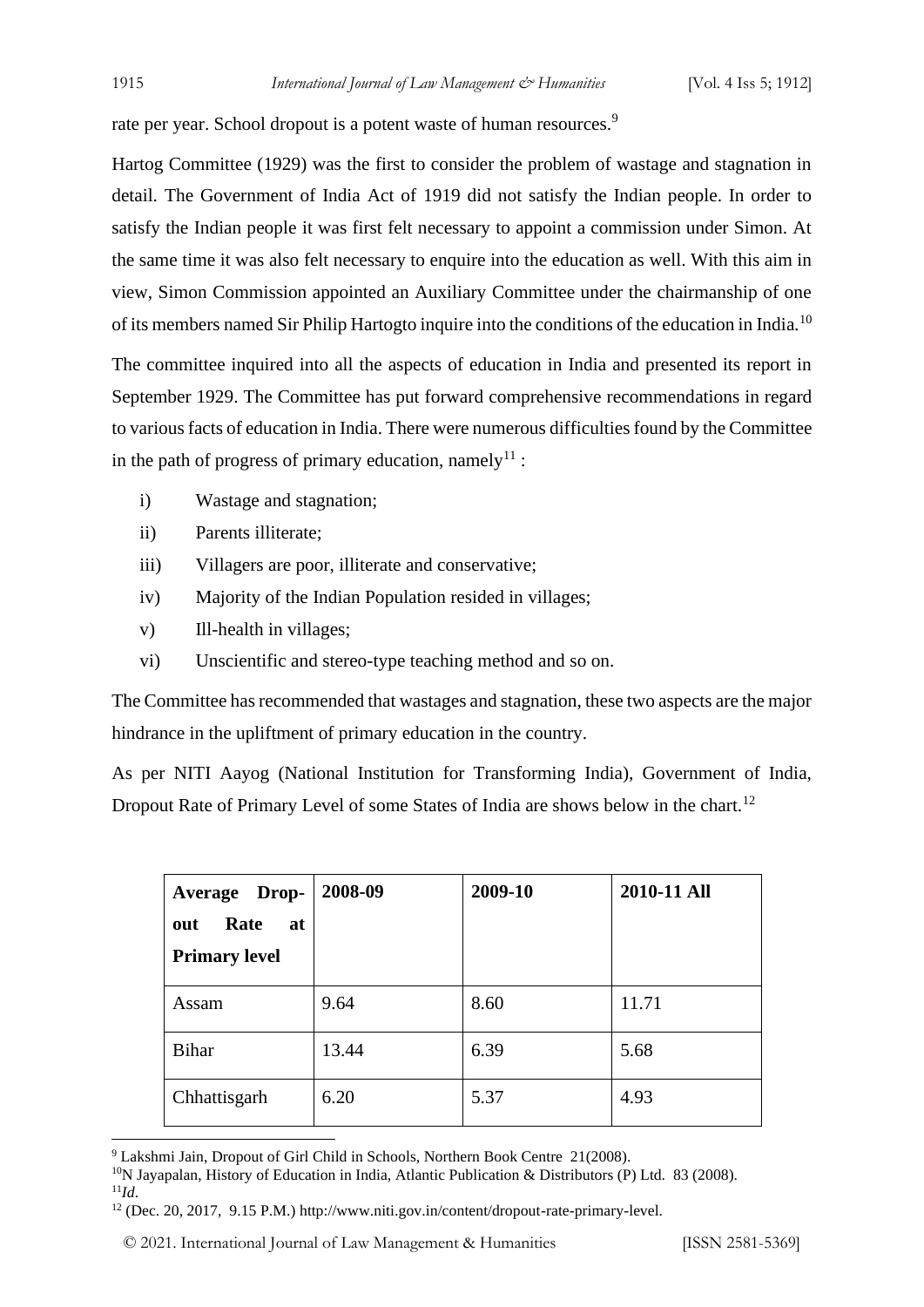| Jharkhand            | 15.79 | 10.49 | 12.62 |
|----------------------|-------|-------|-------|
| Manipur              | 10.48 | 9.06  | 12.06 |
| Meghalaya            | 17.28 | 12.67 | 15.11 |
| Mizoram              | 5.28  | 11.95 | 7.04  |
| Nagaland             | 11.41 | 5.18  | 6.04  |
| Rajasthan            | 10.54 | 10.76 | 7.79  |
| Sikkim               | 4.46  | 7.11  | 4.34  |
| Tripura              | 8.82  | 11.93 | 6.18  |
| <b>Uttar Pradesh</b> | 16.71 | 11.06 | 11.85 |

Source: Statistics, District Information System for Education (DISE) 2011-12

However, there are regional variations in the dropout situation in India.<sup>13</sup> In the state of Assam, the numbers of school dropouts remain high despite of the National Policy to Guarantee Universal Elementary Education to children between six to fourteen years.

#### **IV. ASSAM-AN OVERVIEW**

Assam is one of the seven states located in the North-Eastern region of India. It was known as Pragjyotish in ancient times with its capital at Pragjyotishpura (modern Guwahati) and later as Kamrupa.<sup>14</sup>

Assam is a state situated south of the eastern Himalayas along the Brahmaputra and Barak River Valleys. Assam covers an area of 78,438 km2 (30,285 sq. ml). The state is bordered by Bhutan and the State of Arunachal Pradesh to the North; Nagaland and Manipur to the east; Meghalaya, Tripura, Mizoram and Bangladesh to the South and West Bengal to the West, a 22 kilometers (14 ml) strip of land which connects the state to the rest of India.<sup>15</sup>

<sup>13</sup> *supra note* 14,at 23.

<sup>&</sup>lt;sup>14</sup> Shipra Vidya, Educational Reforms : New Trends and Innovations in Educational Development Text and Case studies, Deep and Deep Publication 138 (2005).

<sup>15</sup> (Dec. 9, 2020, 1.29 P.M.) http://en.m.wikipedia.ord/wiki/Assam. .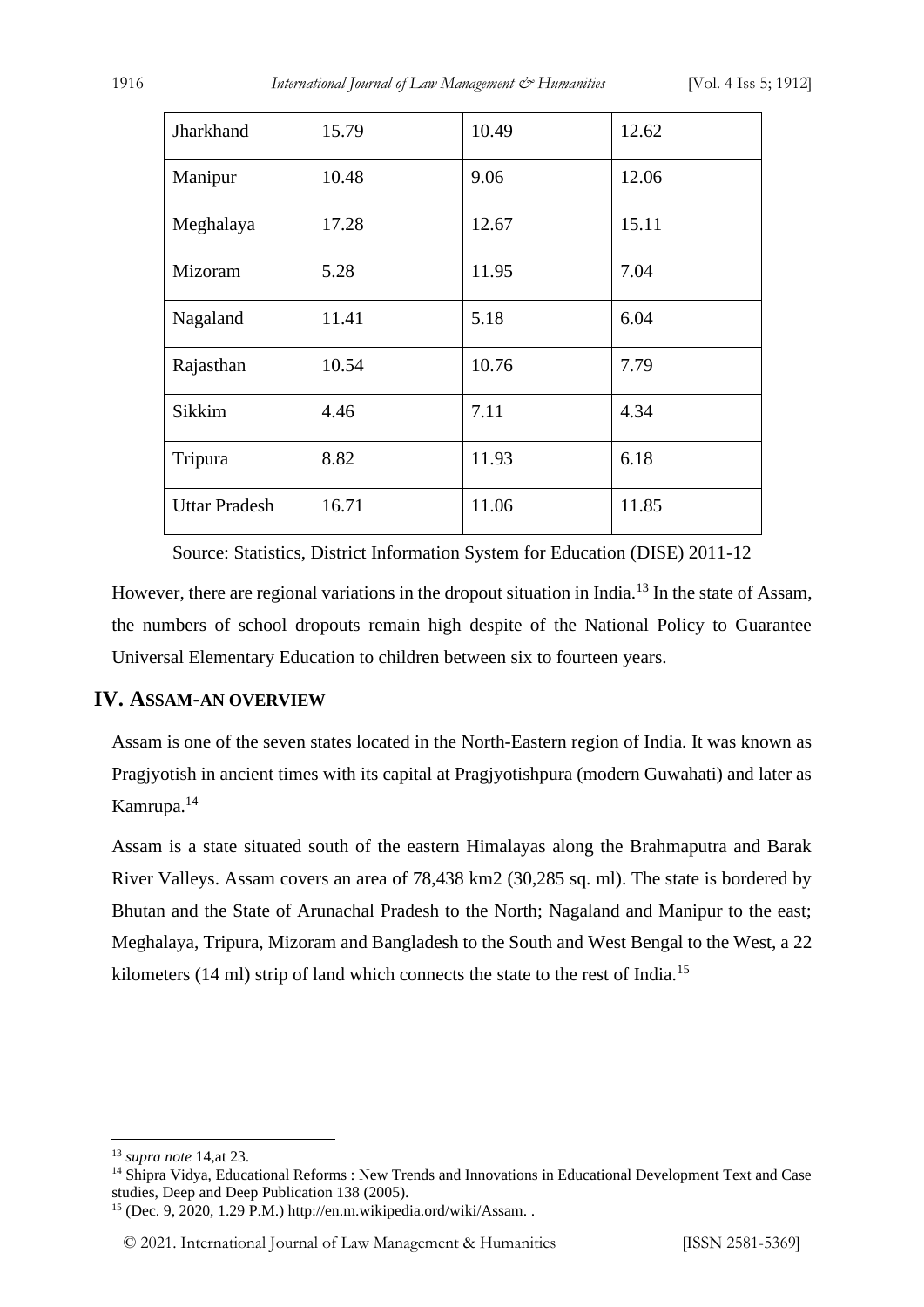

### **V. MAP OF ASSAM**

As per the 2011 census, the total population of Assam was 31,169,272. The total population of the state has increased from 26,638,407 to 31,169,272 in the last ten years with a growth rate of 16.93%.<sup>16</sup>

School Education in Assam is imparted through a number of pre-primaries, primary, middle, high and higher secondary schools.

According to 2011 census report, the literacy rate of Assam was estimated to be 73.18%, out of which 78.81% is male and 67.27% female. However, the literacy rate of Assam is slightly below the national average of 74.04%.<sup>17</sup>

From the following table we can observe the progress in Literacy rate in Assam from 1951 to 2011.

**Literacy rate in Assam from 1951- 2011**

| $c$ ensus $\cdot$<br>Year | Male % | Female % | Person % |
|---------------------------|--------|----------|----------|
|                           |        |          |          |

<sup>16</sup>*Id.*.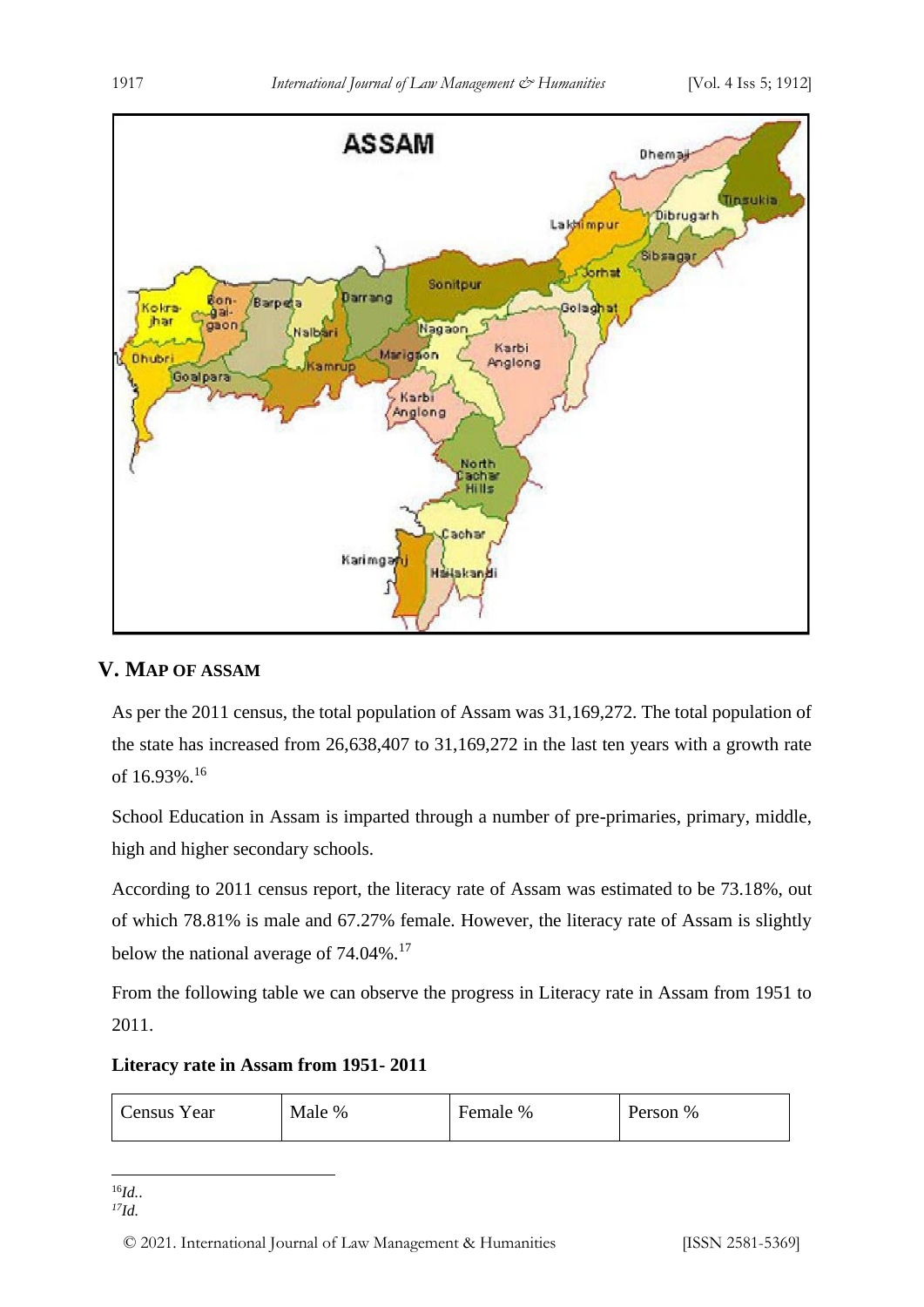| 1951 | 28.01                    | 7.58                     | 18.53 |
|------|--------------------------|--------------------------|-------|
| 1961 | 44.28                    | 18.62                    | 32.95 |
| 1971 | 43.72                    | 22.76                    | 33.94 |
| 1981 | $\overline{\phantom{a}}$ | $\overline{\phantom{a}}$ |       |
| 1991 | 61.87                    | 43.03                    | 52.89 |
| 2001 | 71.93                    | 56.03                    | 64.28 |
| 2011 | 78.81                    | 67.27                    | 73.18 |

|  |  |  | Source: Census Report 1851-2011 |
|--|--|--|---------------------------------|
|--|--|--|---------------------------------|

[Literacy rates for 1951, 1961 and 1971 relate to population aged five years and above. The rates for the years 1991 and 2001 relate to the population aged seven years and above. In the year, 1981 census was not conducted in Assam.<sup>18</sup>]

## **VI. LEGISLATIVE MEASURES WERE ADOPTED IN ASSAM FOR EXPANSION AND IMPROVEMENT OF ELEMENTARY EDUCATION**

#### **(A)National Policy on Education in 1986 <sup>19</sup>**

A variety of new challenges and social needs make it imperative for the Government to formulate and implement a new education Policy for the country in 1986in order to emphasize on Universal enrolment and universal retention of children up to 14 years of age.

- Substantial improvement in the quality of education.
- School dropouts,
- Children from areas without school
- Working children who are unable to attend the school during day time
- Implementing "Operation Black Board" Scheme to provide essential facilities in the school District Primary Education Programme (DPEP) :

To evaluate the effectiveness of the New Education Policy 1986, a committee was appointed by the Government of India in 1990. Accordingly, the Government of India formulated (DPEP) scheme in 1993. DPEP is an effort to decentralize educational planning at the district level. It is planned in such a way that it suits the educational needs and demands of the district

<sup>&</sup>lt;sup>18</sup> Jatin Borua,An Introduction to Education, LBS Publication 5-6 (2009).

<sup>19</sup> s*upra note* 12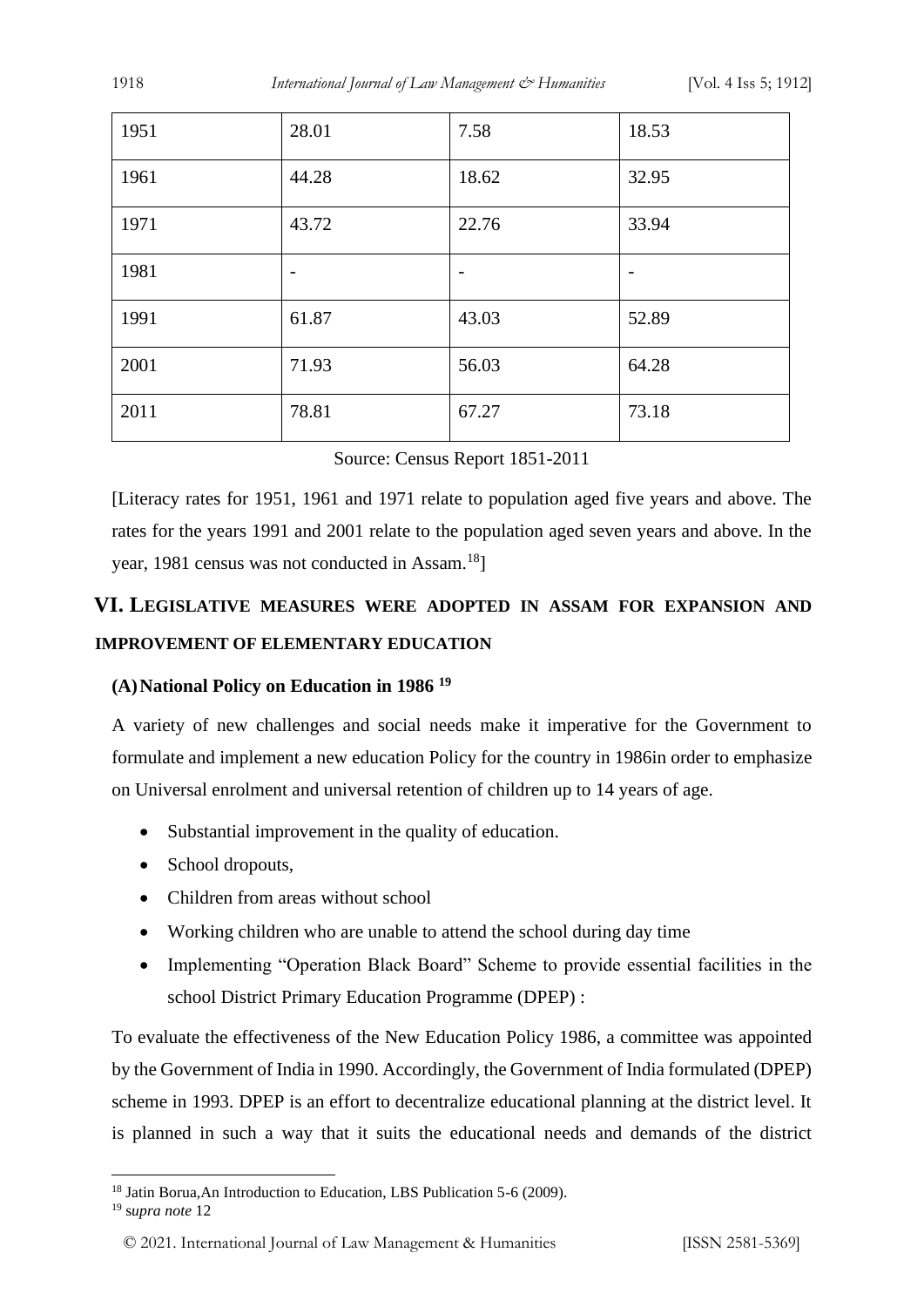concerned.<sup>20</sup>

#### **(B) DPEP Scheme-objectives are**

- To provide access to all children of primary education (Class I to IV/V)
- To reduce dropout rates to less than 10 percent.
- To increase learning achievement at primary level by 25 percent
- To reduce gender gaps and differences in social group to less than 5 percent.

#### **1. DPEP in Assam**

In Assam, DPEP Scheme is going on in nine district, namely Dudhnoi of Goalpara, Titaguri of Kokrajhar. Agomoni in Dhubri, BaitamariinBongaigaon, Senga in Barpeta, Dolagaon of Darrang, Na-Duar of Sonitpur, Lahorighat of Morigaon, and Howraghat of Karbi Along.<sup>21</sup>

#### SarvaSikshaAbhiyan :

The education of children of age  $6-14$  years has become a fundamental right after  $86<sup>th</sup>$ Constitution Amendment. The SarvaSikshaAbhiyan has been designed by the Government of India as a scheme to provide elementary education to all children of age group  $6 - 14$  years. The scheme of SarvaSikshaAbhiyan (SSA) was evolved from the recommendations of the conference of the State Education Ministers held in October 1998 to pursue Universal Elementary Education (UEE) as a mission. The government of India approved the scheme in November, 2000.<sup>22</sup>

#### **2. SarvaSikshaAbhiyan Mission in Assam**

The Abhiyan was started in the later part of 2001-2002 in the State of Assam. To encourage community involvement peoples' committee have ben constituted at school, villages, ward, tea garden, GaonPanchayat, AnchalikPanchayat and the District level. SSA provides regular support to the committees so that they can take up the responsibility of Universal enrolment and retention and school improvement on their area.<sup>23</sup>

#### **VII. FAILURE OF UNIVERSALIZATION OF ELEMENTARY EDUCATION (UEE)**

Inspite of all efforts, however the Constitutional provision has not yet been realized due to some problems and issues.Hence, Universalization of Elementary Education (UEE) has remained a failed dream.The major problems in Universalization of Elementary Education in

<sup>20</sup> *supra note* 3, at 19.

<sup>21</sup> *supra note*4.

<sup>22</sup> s*upra note*4, at 20.

 $^{23}$  *Id.*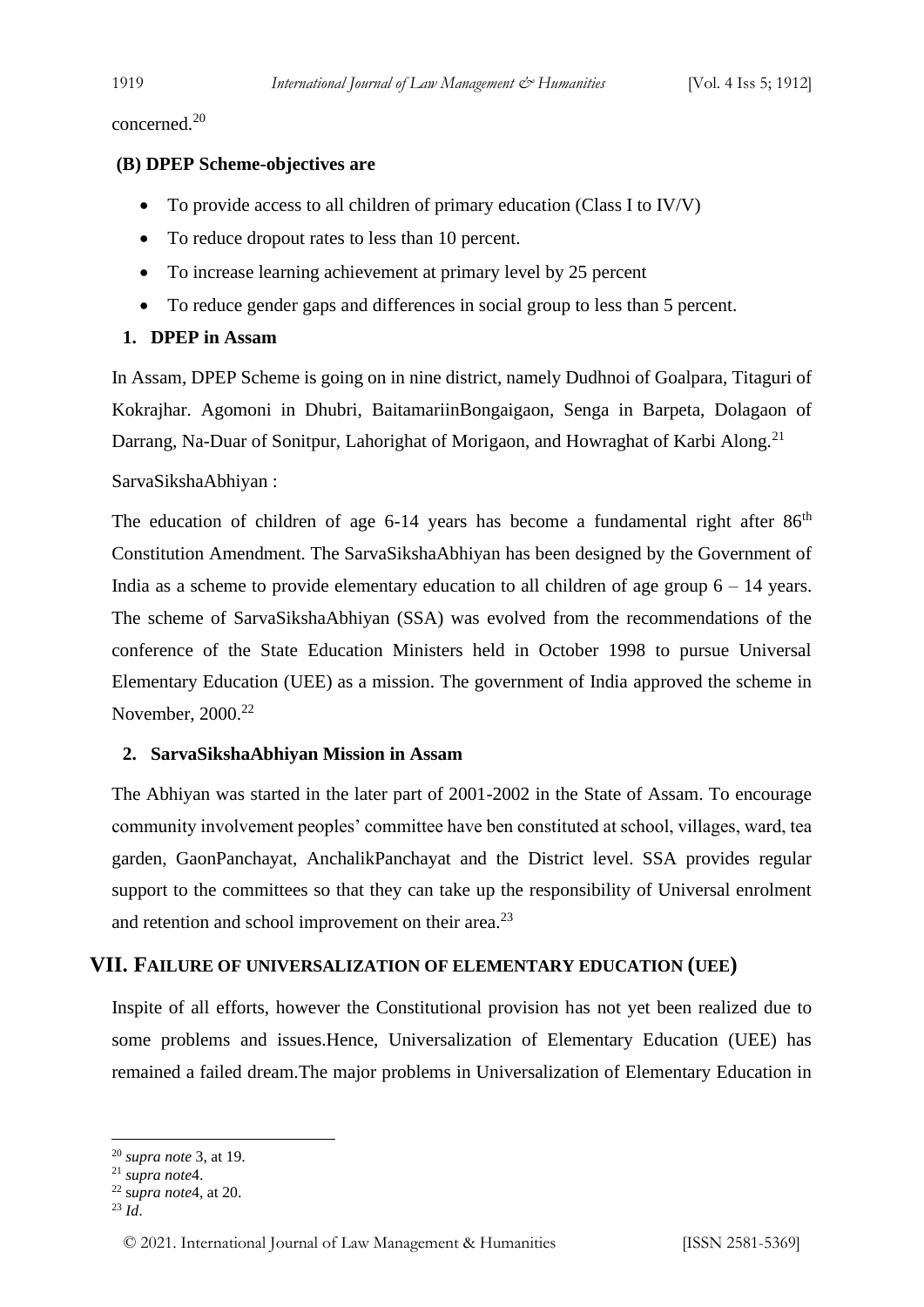#### Assam are as follows-



#### **Major Problems of UEE in Assam**

#### **VIII. DIBRUGARH: AN OVERVIEW**

Dibrugarh is a city in the state of Assam in India. Dibrugarh is located on the Upper-West region under the shadows of River Brahmaputra and other two district of Assam that is, Sibasagar and Tinsukia. The city has been some of the catastrophic events in the history including major earthquakes and floods. The reserves of oil and natural gas are the pillars of the economy of this city. Dibrugarh is considered as the major producer of tea.<sup>24</sup> It has all total 139 tea-gardens.<sup>25</sup>

Dibrugarh derived its name from Dibarumukh (as a renowned encampment of Ahoms during the Ahom-Chutiya War). The name 'Dibru' evolved either from Dibaruriver or from the Dimasa word. The word Dibru means 'blister'. The term 'garh' means 'fort'. Both Dibru and Dibaru are Dimasa words. The Dimasas add the prefix 'Di'(which means "water").

Whatever there is small stream, a river, or a large river in a town or city; for example, Diphu (White-Water), Dimpapur ('City with great river'), etc. When the British came to this region,

 $^{24}$  (Dec. 11, 2019, 7.45 A.M.) https://www.goibibo.com/distinations/dibrugarh.

<sup>&</sup>lt;sup>25</sup> (Dec. 12, 2017, 8.00 A.M.) http://www.scribed.com/document/324542269/list-of-Tea-Gardens-of-Dibrugarh-District.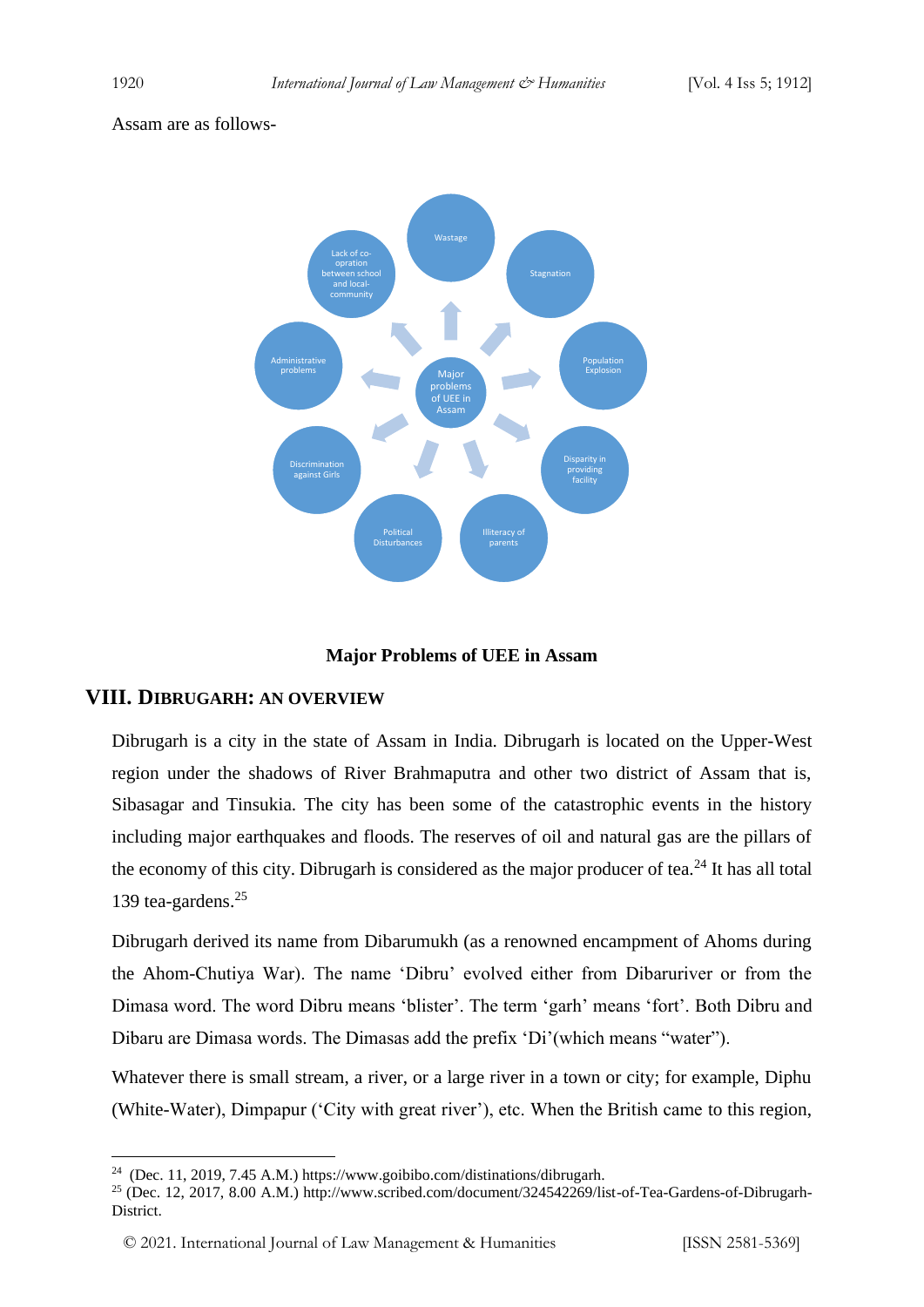they constructed a fort on the bank of the river Dibaru. Therefore, this might be considered as the source of the name Dibrugarh. $^{26}$ 

In 2011, Dibrugarh had population of 1,326,335 of which male and female were 676,434 and 649,901 respectively. In 2001 census, Dibrugarh had a population of 1,185,072 of which males were 613,555 and remaining 571,517 were females. Dibrugarh District population constituted 4.25 percent of total Maharashtra population. There was change of 11.92 percent in the population compared to population as per 2001. In the previous census of India 2001, Dibrugarh District recorded increase of 13.68 percent to its population compared to 1991.<sup>27</sup>

| <b>Description</b>      | 2011     | 2001     |
|-------------------------|----------|----------|
| Average Literacy        | 76.05%   | 68.96%   |
| Male Literacy           | 82.82%   | 77.30%   |
|                         |          |          |
| Female Literacy         | 68.99%   | 59.95%   |
| Literates               | 8,84,531 | 8,58,758 |
| <b>Male Literates</b>   | 4,91,361 | 4,77,574 |
| <b>Female Literates</b> | 3,93,170 | 3,85,684 |

**Literacy Rate of Dibrugarh as per 2011 Census Report**<sup>28</sup>

Average Literacy rate of Dibrugarh in 2011 were 76.05% compared to 68.96% in 2001. If things are looked out at gender wise, male and female literacy rate were 82.82% and 68.99% respectively. For 2001 census, same figures stood at 77.30% and 59.95% in Dibrugarh District. Total literates in Dibrugarh District were 884,531 out of which male and female were 491,361 and 393,170 respectively.

<sup>&</sup>lt;sup>26</sup> (Dec. 10, 2017, 8.35 A.M.) http://en.m.wikipedia.ord>wik/Dibrugarh.

<sup>&</sup>lt;sup>27</sup> (Dec. 8, 2017, 9.35 P.M.) http://www.census2011.co.in/census/district/149-dibrugarh.html.

<sup>28</sup> *Id*.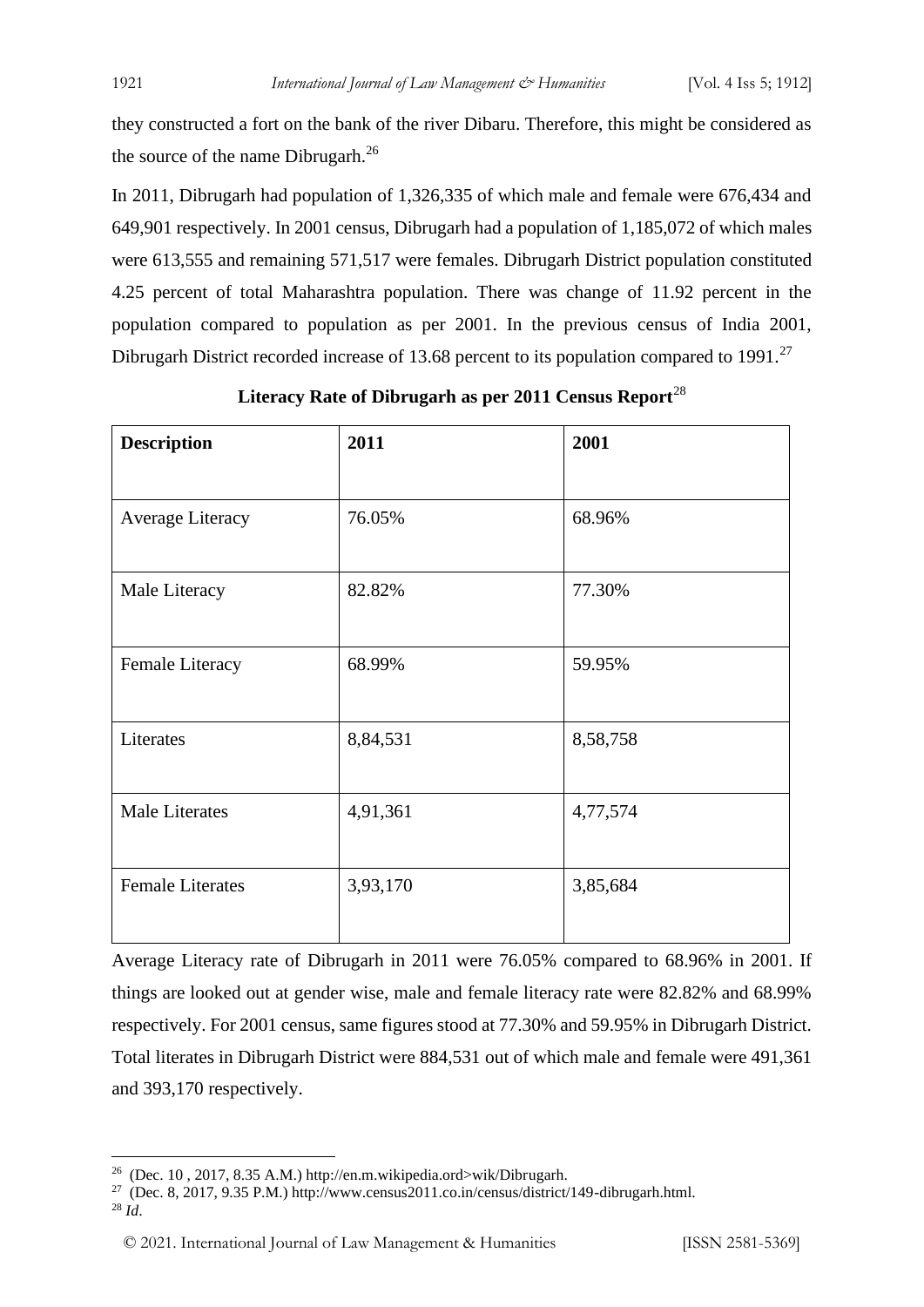#### **Dibrugarh Map**



#### **Source-Census of India 2011**

The whole Dibrugarh District consists of 6(six) Educational Block namely Barbaruah, Joypur, Khowang, Lahoal, Panitola and Tengakhat.

From the list of 1732schools as per the six educational block in Dibrugarh District there are 1368 Lower primary Schools and 364 Upper primary Schools out of which Barbaruah block consists of 276, Joypur block consists of 438, Khowang block consists of 382, Lahoal block consists of 191, Panitola block consists of 145 and Tengakhat consists of 300 LP and ME schools.

It is clear that there are a number of schools relating to Lower Primary and Upper Primary Level, even though to some extent the literacy rate in this District is slightly less in comparative to the other district of Assam.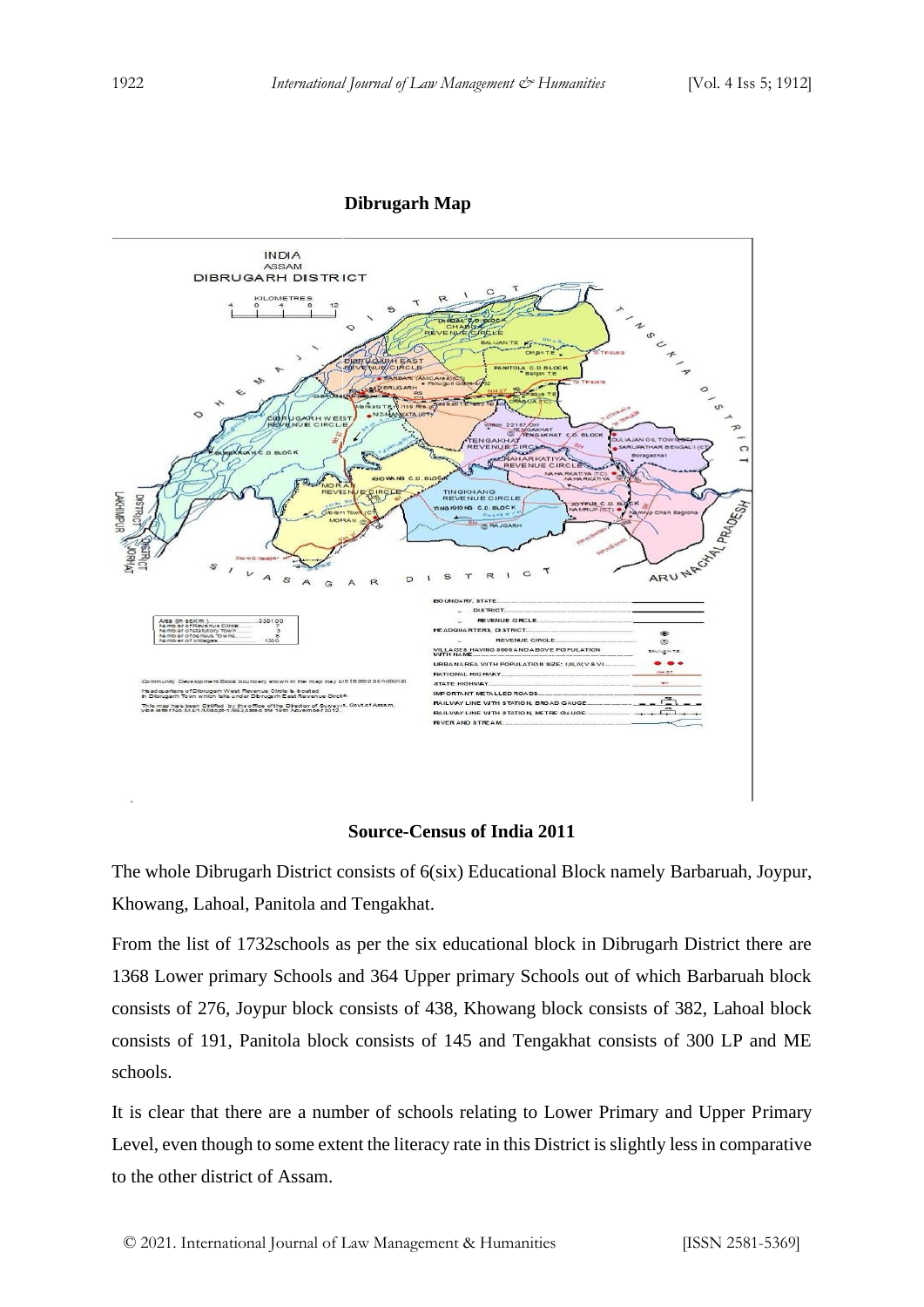The main reason regarding this is that most of the children leaves their basic education before completion of the academic period. that is drop-out from school. A large number of students are being forced to abandon studies at the primary school level to help augment their family incomes and look after household tasks.

#### **IX. REASONS OF DROP-OUT CHILDREN IN DIBRUGARH DISTRICT**

The objective of the present study is to find out the extent and nature of drop-out in the elementary course of education in Dibrugarh District. The approach was historical, experimental and analytical. The study was based on original sources.

For the field survey, all dropout schools both residential and non-residential under the Dibrugarh District as well as more than 60 schools of total six educational blocks under the Dibrugarh were taken into account. Further, in those sample schools of Dibrugarh District, the parents, heads, the teachers and the management committees and the inspecting staff were interviewed. The sample schools represented various strata.

An interview schedules for dropouts children, dropout parents and guardians, teachers, school management committee head of the Institutions were developed and used with the help of Questionnaires. The year-wise percentages of dropouts were examined through the help of analysis of various techniques. The percentage of the courses of dropout was graded as responded by dropouts, their parents and teachers.

After the data is collected through Questionnaires method from 70 persons including teachers and school Management Committee in both primary schools throughout the whole Dibrugarh District of each block, it is analyzed keeping in view of the objectives of the study.

The analysis of data are carried out through Questionnaires consists of 20 items aimed to study from the members of Management Committees and teachers regarding various facilities and facilities and academic support availed by students and present status of dropout children and their reason for withdrawal from school without completing elementary education.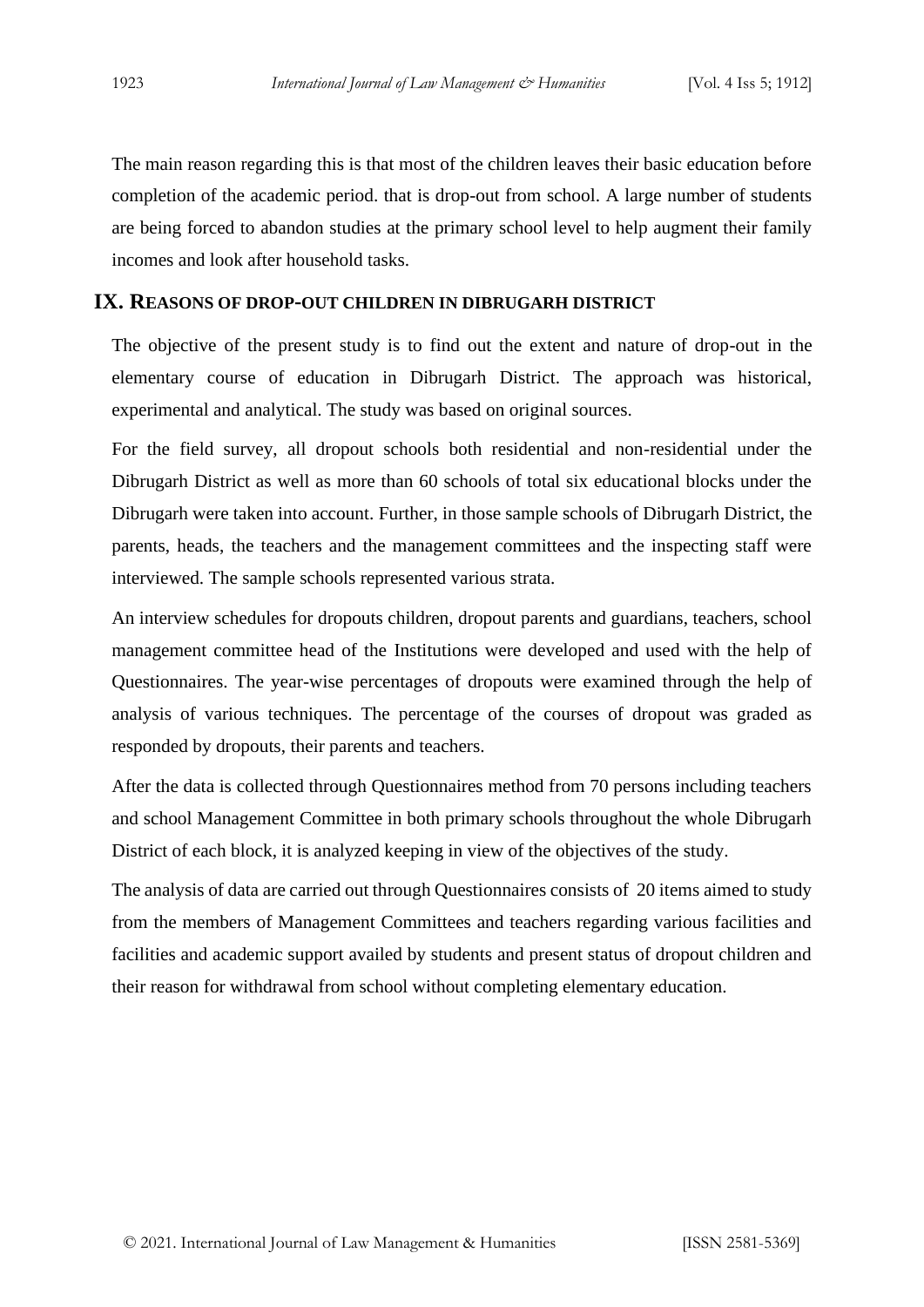

As per the self-explanatory table, the major causes as perceived for drop-outs are illiteracy of the Parents, home atmosphere, individual attention to each student, economic backwardness of the family, negative perception regarding girl child, environmental factor.

The analysis of the data are also carried out through Questionnaires method consists of 25 items in order to study from the 50 parents regarding various facilities and academic support availed by schools to their children where they are presently studying. They are as follows in Table: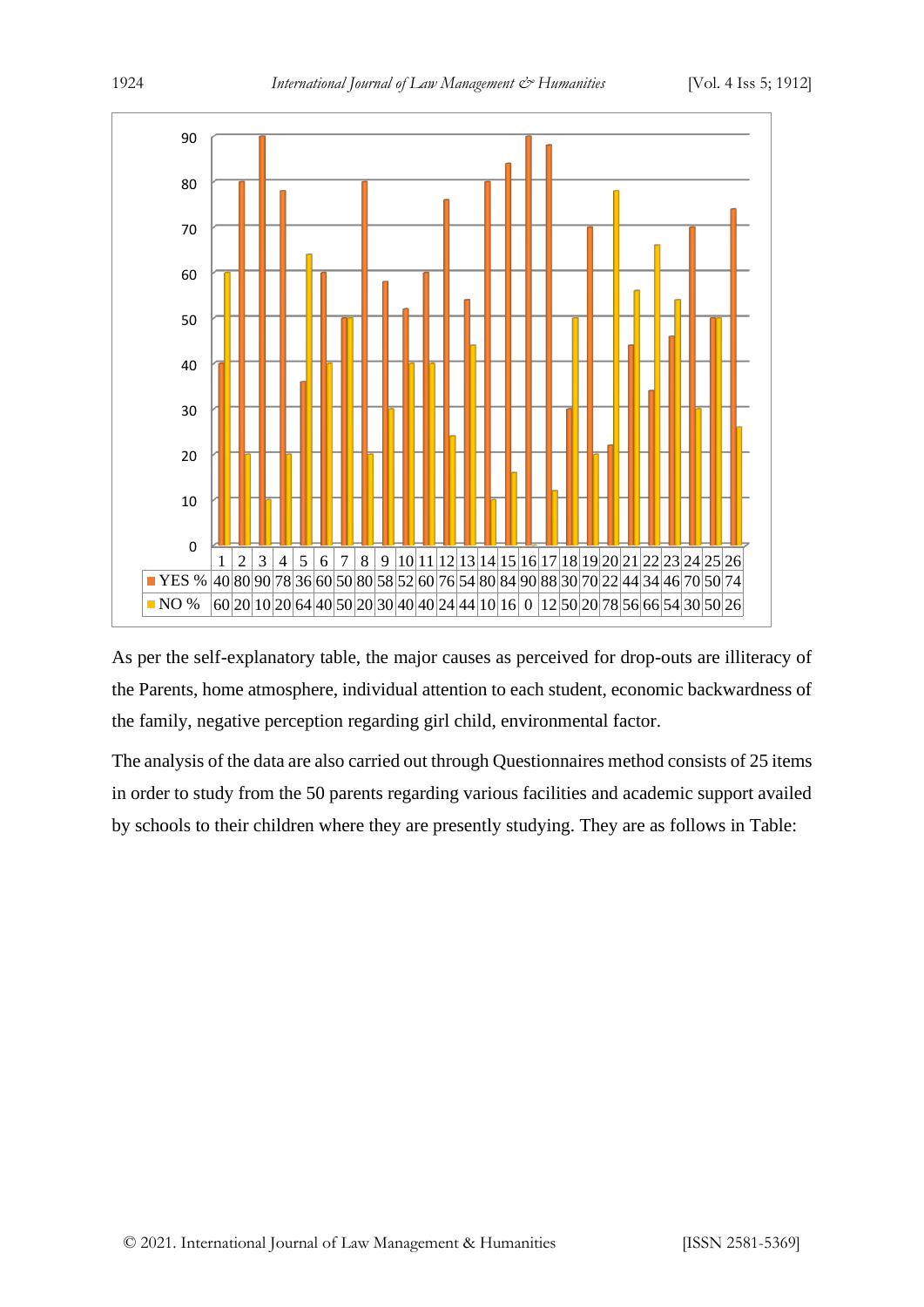

As per the self-explanatory table, the highly influencing factor for drop-outs are illiterate and ignorant parents, economic backwardness of the family which encourage a child to engage in work rather than to go to school and gender biasness.

The important causes of dropout as given by head master, inspecting officers and teachers are studied. They are as follows

- 1. One of the major reason is poverty, which impacts on participation and completion rates, and even achievement. The cost of sending children to schools is deterrent for the poorest families. Even though education at the elementary stage is 'free', several studies show that to some extent indirect costs is associated with the children's education. Hence, dropout is the result.
- 2. Another vital reason of drop-out in Dibrugarh District is because of char chapori area. Char chapori is an area of Brahmaputra river and its tributaries. According to the Assam Government record, the Char chapori covers 3,608 km of the Brahmaputra basic, or 4.6% of Assam's area.<sup>29</sup>

The whole area of Dibrugarh extends from the north bank of the mighty Brahmaputra, which flows for a length of 95 km through the northern margin of the district and the BurhiDihing, a major tributary of the Brahmaputra with its network of tributaries and Wetlands flows through the district from east to west.

<sup>29</sup> (Dec. 12, 2020, 9.10 A.M.) http://en.m.wikipedia.org/.

<sup>© 2021.</sup> International Journal of [Law Management & Humanities](https://www.ijlmh.com/) [ISSN 2581-5369]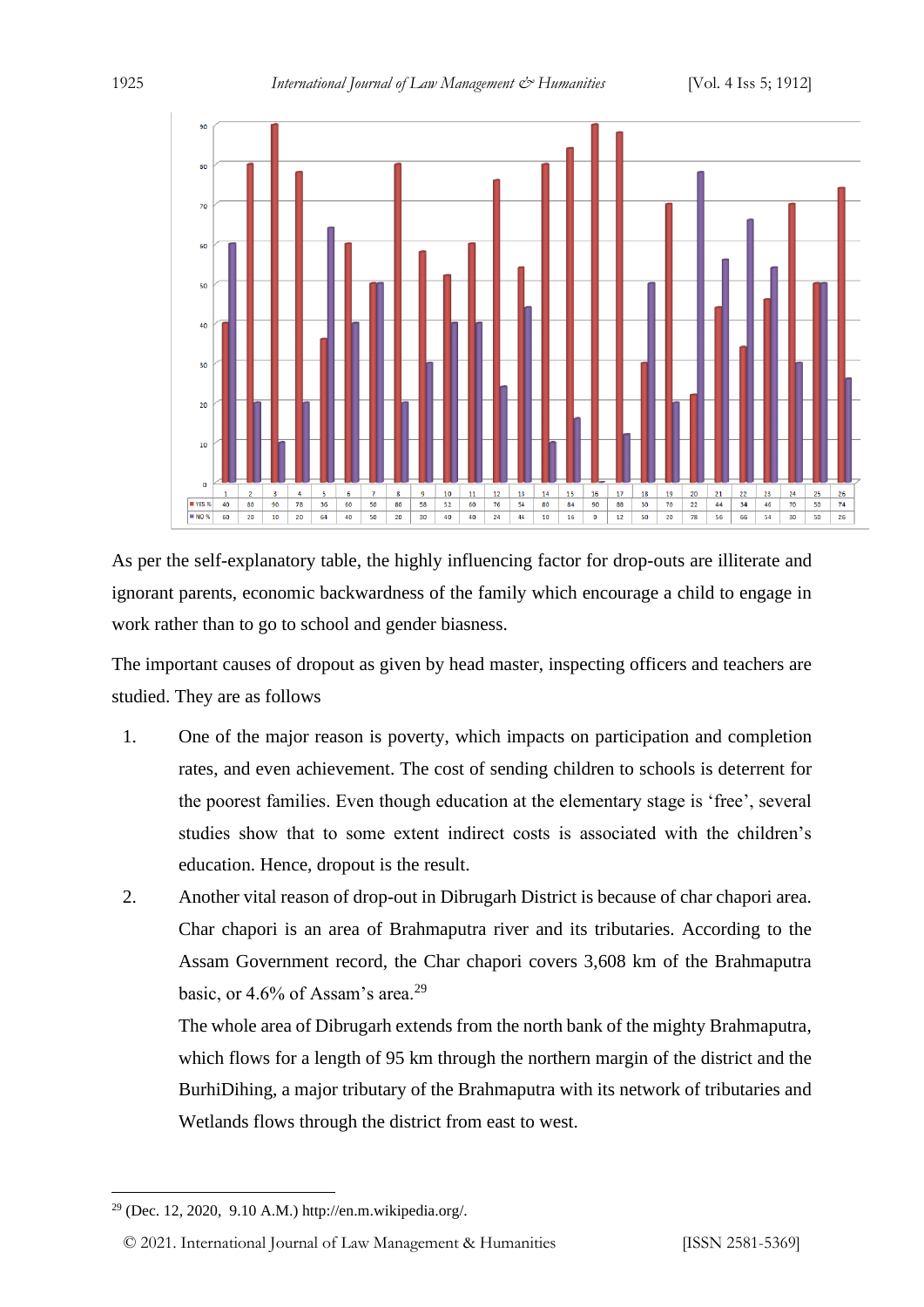The people of Char Chapori face a certain member of problems including soil erosion, over flooding, illiteracy and high population growth. It may hinder school access and participation. In monsoon, in these areas, there are almost inevitable movement of people away from their semi-permanent location.

3. Dibrugarh has the world's largest area covered by tea-gardens. The entire district is surrounded by the plantations and has approximate 139 tea factories. Many tea gardens are more than 100 years old. As the maximum area of the district covered by the tea-gardens, the people inhabited therein face lots of problem in matters of education of their children.

Most of the children of tea-garden areas are admitted in the lower-primary school, but, after completion of their basic schooling up to primary level, they drop-out from school as because within the tea-estates there is no any school relating Upper-primary level.

For taking admission into upper primary school they have to go far away from their tea-estates. As the transportation system or linkage is also very poor, after taking admission into those schools, they slowly stop to go to school. Hence, situation of drop-out throughout the district arises.

- 4. Illiterate and ignorant parents are another reason of school dropout of children. As already discussed in the earlier point that in Dibrugarh, vast area is covered by teagarden and maximum rate of dropout of children happens in those areas as because as the parents are illiterate or uneducated, they are not able to understand the value of education of their children. The parents are also not able to help them with their school studies. In such cases, children may lag behind with their school work, lose interest in study and later drop-out.
- 5. The study reveals that throughout the district rate of drop-out of girl child is very high. The reason behind is that girls are often entrusted with responsibilities of sibling care and with domestic core works. This may impact their progress in school, or even prevent them from attending school.
- 6. Lack of proper transportation system in the interior rural areas of the district is another important reason of drop-out. Because of this factor the children are not able to reach the school premises within stipulated time-frame and gradually they lose their interest in the studies and result is drop-out.
- 7. Throughout the survey, it is seen that the school which is situated in very interior rural areas or in other words which is far away from the Dibrugarhtownship or any sub-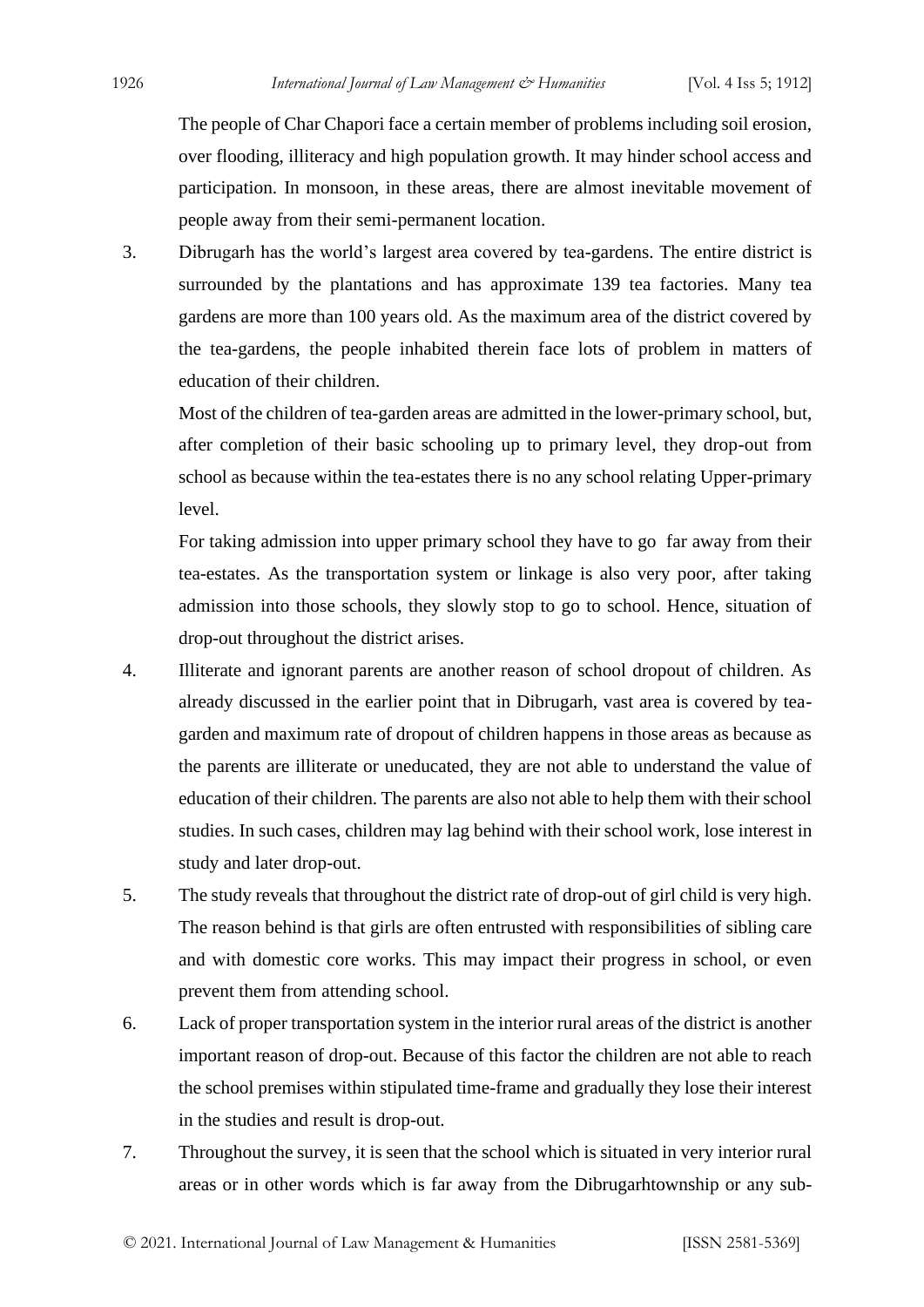divisional block, those schools are run by single teacher. So, it is another drawback or reason of school dropout. It is not possible on the part of the single teacher to maintain the different classes at a same time. On this situation, he/she (teacher) in order to impart education puts all school children in one room and teach as whole irrespective of the classes.

- 8. In remote areas, teachers do not want to go to school and if possible they choose other option to get rid of it. Changing of teachers frequently affects their studies and they just lack interest in the education and gradually stop to go to school.
- 9. As discussed earlier, most of the guardians, being illiterate themselves, do not understand the importance of education. They regard the child as an economic unit, and hence they consider it better to engage the child in labour than to send him to school.

The victims of child labour who are worked in tea-estates with pressure of their parents or voluntarily those children leaves the school before completion of their studies.

As per the survey, it is observed that the tea-estates authorities also wants to engage the children into the factory even though there is a constitutional mandate central legislation regarding prohibition of employment of children into any factory under child labour (prohibition and regulation) Act, 1986 because of low cost of child labour (approx. Rs. 70per day) than having adult labourers whose cost of labour is as high as approx. Rs. 300/day. This results in engagement of children in work rather than studies which contributes to drop-outs.

10. It has revealed from the survey that some primary schools under district Dibrugarh, there is generally a need for seats, blackboards, furniture and other useful materials. In addition, drinking water and urinals are alsorequired. Study shows that, in some schools, there is a complete absence of maps and charts, and evenifavailable they are not used by teachers.

#### **X. INITIATIVES IN ORDER TO MINIMISE RATE OF DROP-OUTS FROM SCHOOL**

After the enactment of Right of Children to Free and Compulsory Education Act, 2009, a number of initiatives, especially targeted 'out-of-school', children have been taken, in particular at the Panchayat or block level. These include Summer campus to prepare children for enrolment in formal schools, bridge or transition courses for detained children, and for those who have been absent from school for long periods. More than 30,000 (approx.) children have already been put through bridge courses through DPEP (District Primary Education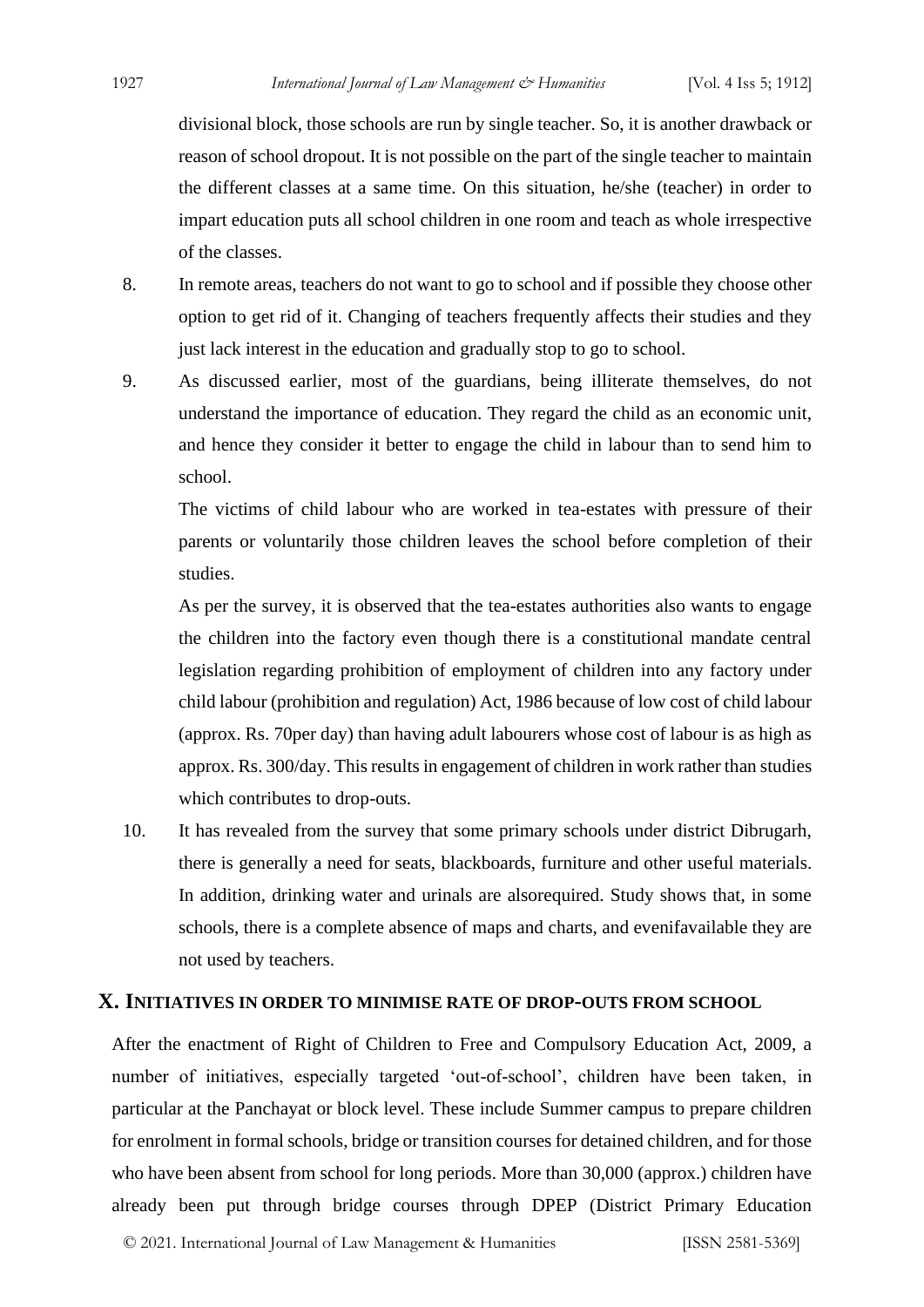Programme) system in the district.

On Dibrugarh District, many alternative schools have been opened in the interior rural areas of all educational blocks. For out of school children that is, dropouts as well as never enrolled children in the whole District 70 non-residential centre through school teacher have been launched in order to provide education through special training within stipulated time-limits and after that a child is directly admitted in a class appropriate to his or her age.

In Dibrugarh District, Five alternative schools have been setup for the children, including children living in slums, street children, domestic workers and orphan children. These schools are known as Residential Special Training Centre (RSTC).

Special training is designed to provide Elementary Education for never enrolled and dropout children and main streaming through admission in age appropriate classes in the formal school. School Management Committee (SMC) and Head Master (HM) have to identify children requiring special training and organise training programmes.

The training is so based on specially designed learning materials. Education is imparted by school teachers, or teachers especially appointed for the purpose. They are known as Education Volunteer (EV). Several Education volunteers and care takers are engaged in the RSTCs. Other staff like helpers, cook, chowkidar cum mali duly appointed by concerned authority. In those center, learners get free food and lodging.

They also receive condensed materials, namely SikhanPuthi, Uniforms, school bags, blankets, sweaters, utensils, bedding material, two tire beds filters etc. Moreover, some stationary materials are also provided to learners, viz, Pencil, Eraser, Crayons, drawing books, exercise books, Sharpener, scale etc.

The Education volunteers and Additional Volunteers are engaged by appropriate authority concerned. The main object for interventions operationalise under special training component is to bring out of school children including child labour and get them enrolled in his / her age appropriate class in a formal school and thereafter provide special training support so that they can be mainstreamed in due course. This special training is provided for a minimum term of 3 (three months) and maximum term of 2 (two) years.

### **List of Hierarchy of people engaged in Out-of-school children issue throughout the Dibrugarh District**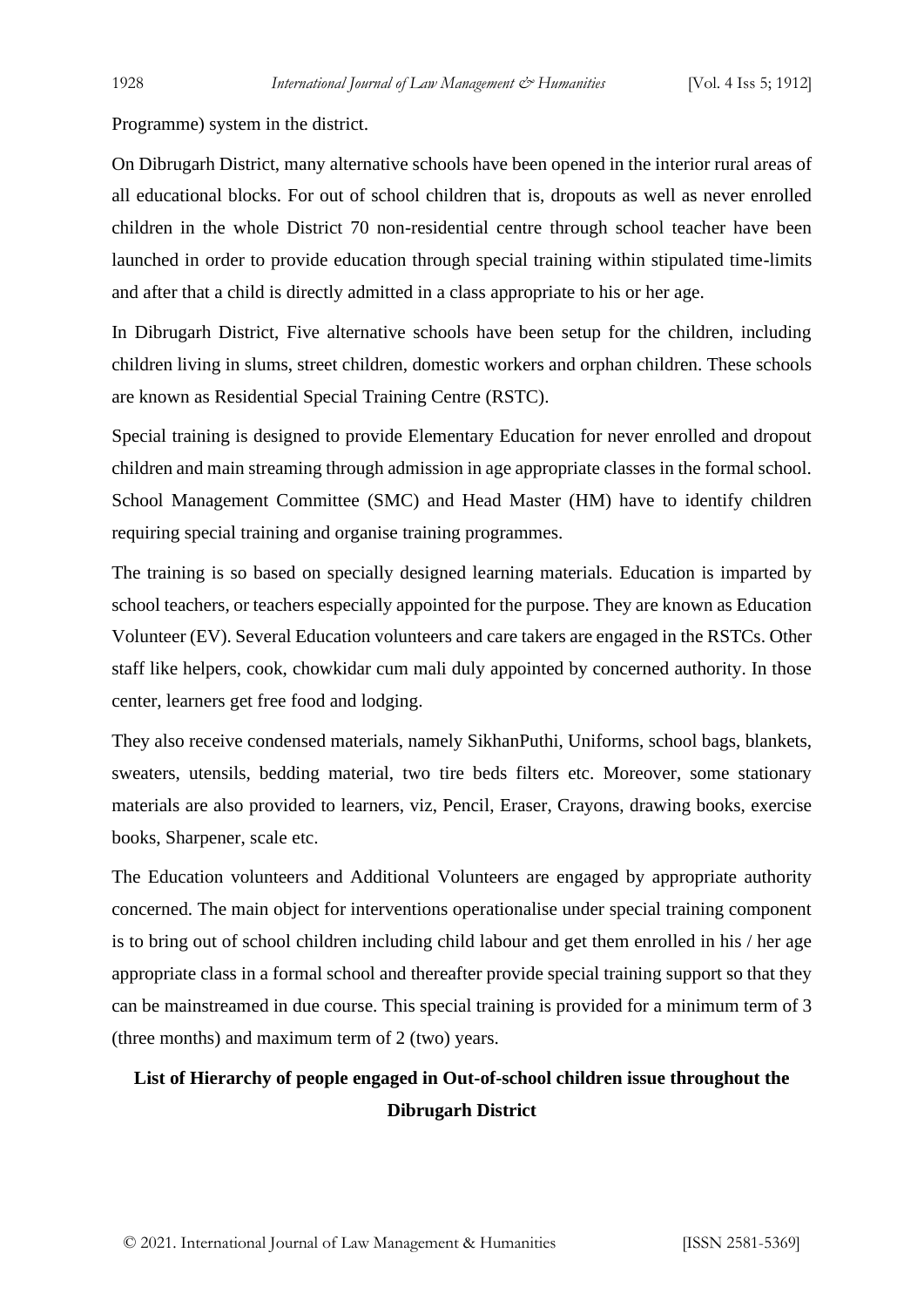

From the mentioned chart, it is clear that for the whole District, one District Programme Officer (DPO) is appointed for supervising and monitoring the issue relating to 'out-of-school children' and adopted various strategies time to time and entrusted them to the District Quality Manager (DQM) for six education block within the district. In short, he is in complete charge of the whole Dibrugarh District relating to the issue and conducting review meeting frequently with the other members in order to check out the status of the working of those member.

One District Quality Manager (DQM) is appointed in each block in order to monitoring and giving guidance to the Cluster Research Centre co-ordinator and it is also the duty of the DQM is make academic survey from time to time as and when required.

One Cluster Research Centre co-ordinator (CRCC) is appointed for 13/14 schools. In other words, 13 or 14 schools in a single block is work under his / her guidance. It is the duty of the CRCC to make visit to those schools which are under his / her jurisdiction frequently and also has the duty to conduct meeting with the Education volunteer (EV) in rural and Urban areas in order to acquire knowledge regarding the same.

Actually, Existing teachers are appointed as Education Volunteer (EV) in a school or RSTCs and NSTCs. Sometimes, new teachers appointed for this purpose only. In those situation, they only assists the Education Volunteer (EV). They are known as Additional Education Volunteer (AEV).

Therefore, from the study of the whole District including six Educational block, it is seen that Dibrugarh District is making concerted effort to ensure enrolment and regular participation of